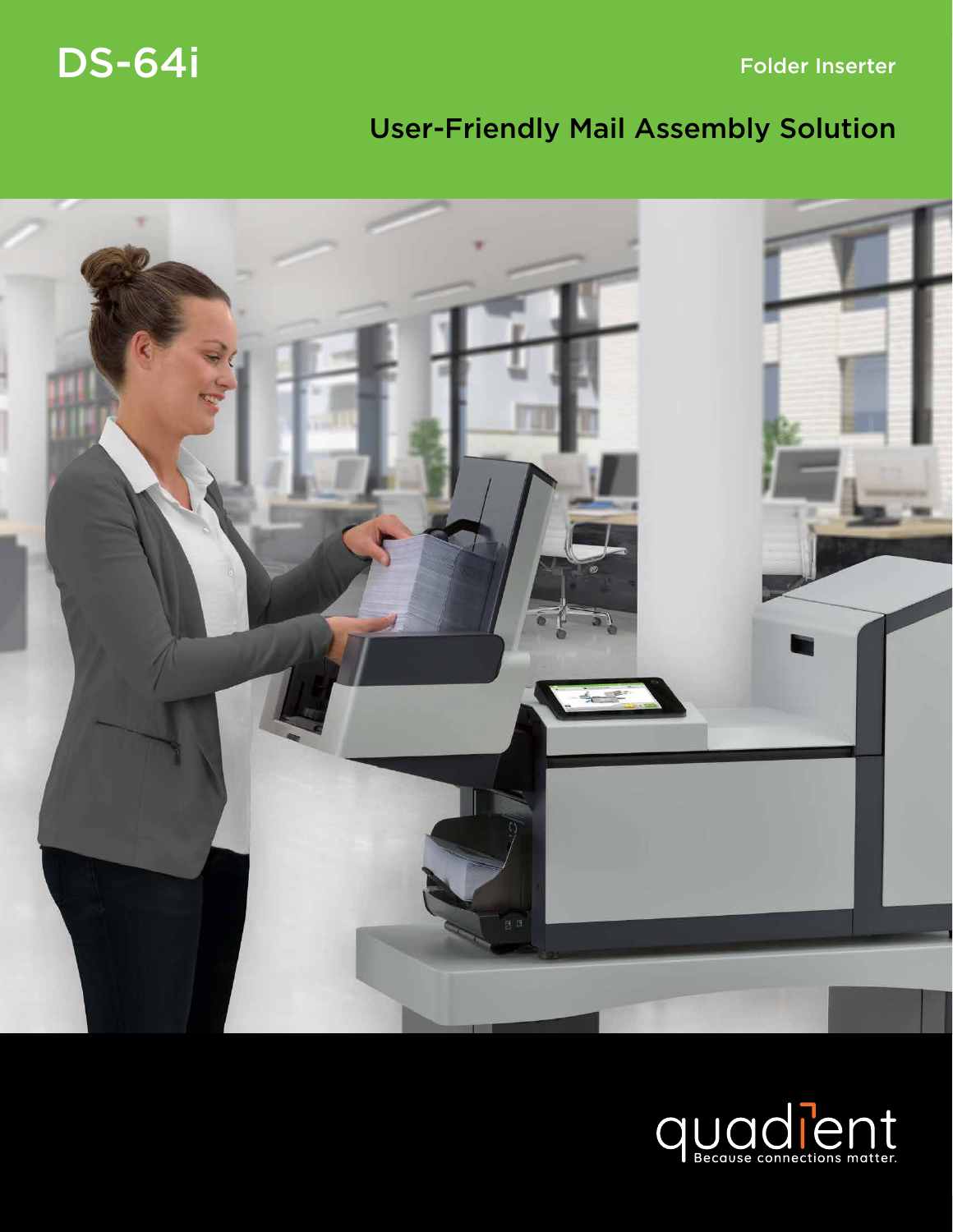# User-Friendly Mail Assembly Solution

### Versatile, Intuitive and Productive

The DS-64i folder inserter can accommodate a wide range of documents, inserts and business reply envelopes (BRE) making it the ideal choice for a variety of applications and office environments. The DS-64i combines unparalleled ease-of-use with advanced technology. The intuitive color touch screen control panel prompts the operator through each step of job setup and operation. Quadient Remote Assistance enables folder inserter diagnostics and operator support to increase mail assembly productivity.

### Easy Operation

The color touch screen display and automatic job setup make the DS-64i exceptionally easy to use. Simply load envelopes and documents and the DS-64i will adjust all settings automatically and even save them to the memory for instant recall. And, with automatic adjusting feeders, it can't get any easier.



### Multi-Page Processing

Efficiently and accurately assemble and process multi-page sets. The internal CIS scanner reads inserter control codes (OMR, OCR or BCR) which can be printed nearly anywhere on the document, providing you hours of time savings and getting your mail out faster.



### Business Impact



### Revenue Growth

Maximize opportunities to better communicate with customers



### Risk Mitigation

Ensure that every recipient receives the right mailpiece



#### Customer Engagement

Create your own professional looking mailpieces



### Expense Control

Maximize productivity thanks to ease of use and speed

## The DS-64i Can Be Custom Configured

feeder







An intuitive easy-to-use

Increase Processing Efficiency • A single multi-functional

- Prepare Invoices and Statements
- Two multi-functional feeders
- Finished envelope side exit
- Store and recall up to 50 jobs

Easily Create Marketing Mail

- Crisply fold up to 8 pages
- Load 1,200 inserts or 325 BREs with optional MaxiFeeder

Add Business Reply Envelopes

- Feed sheets, inserts or BREs
- High-capacity vertical stacker
- Automate multi-sheet documents



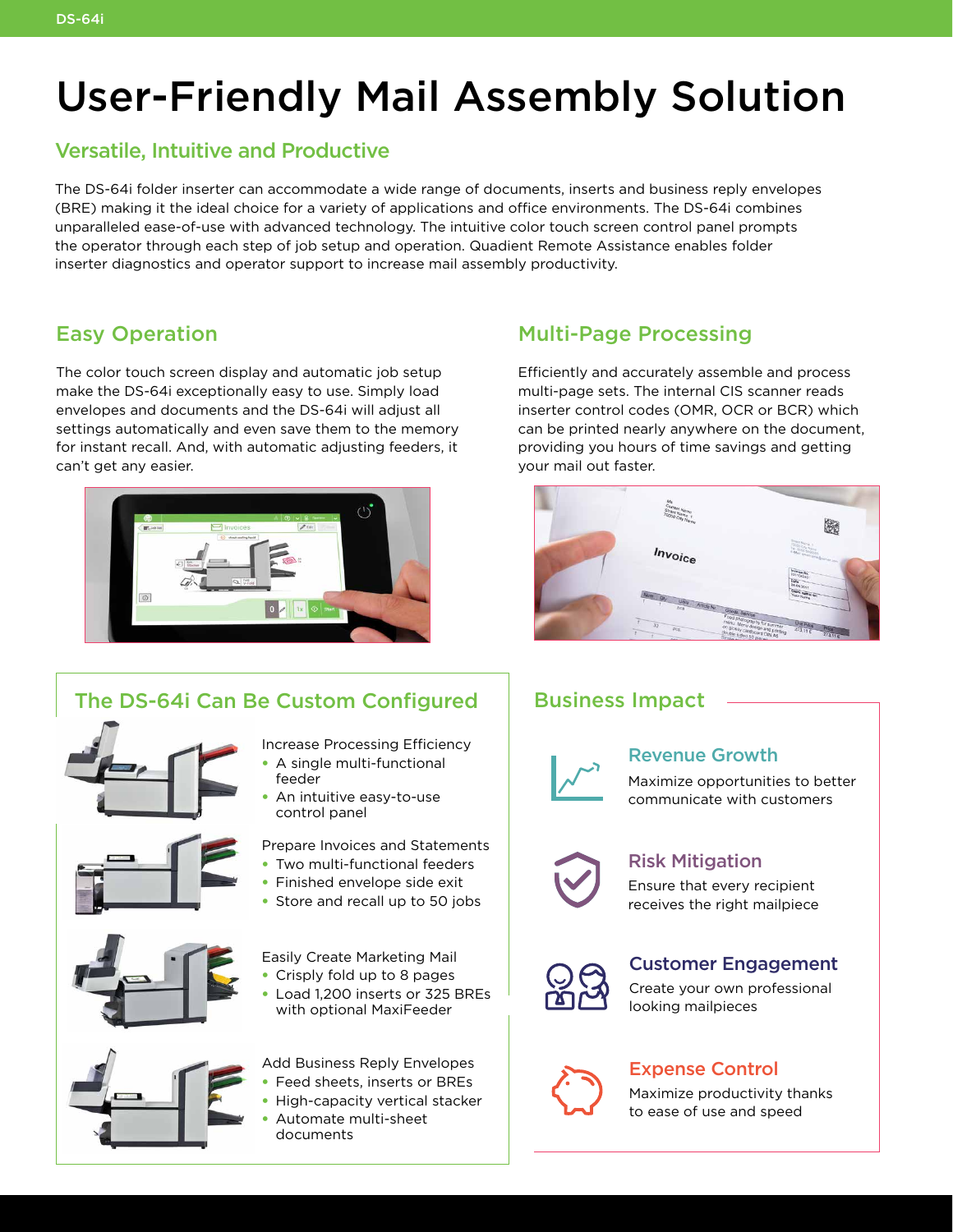3

5

## DS-64i

1

1. High-Capacity Vertical Stacker Preserves printing order and holds up to 500 finished envelopes so operators spend less time unloading

> 2. Touch Screen Display 7" color graphical interface with wizard-based programming

makes operation simple

and intuitive

2

#### 3. Feeder Linking

Continuous operation is achieved by linking feeders. If one feeder runs empty, another one automatically takes over, allowing you to refill as needed until your job is complete

4. Envelope Hopper 150-envelope capacity with on-the-fly reloading 5. Automatic Collator Collate and fold up to 8 pages together

#### Processing Flexibility

4

DS-64i's FlexFeed function allows you to process all document formats (inserts, documents and business reply envelopes, etc.). Additionally, the "Daily Mail" function even allows hand feeding of multi-page stapled document sets.



#### Efficient Processing

Load the feeders, and the DS-64i will accurately assemble the documents, fold, insert and even seal the finished envelopes, all in one quick process. The high-capacity envelope stacker is designed to improve accessibility and unloading of envelopes on the fly.